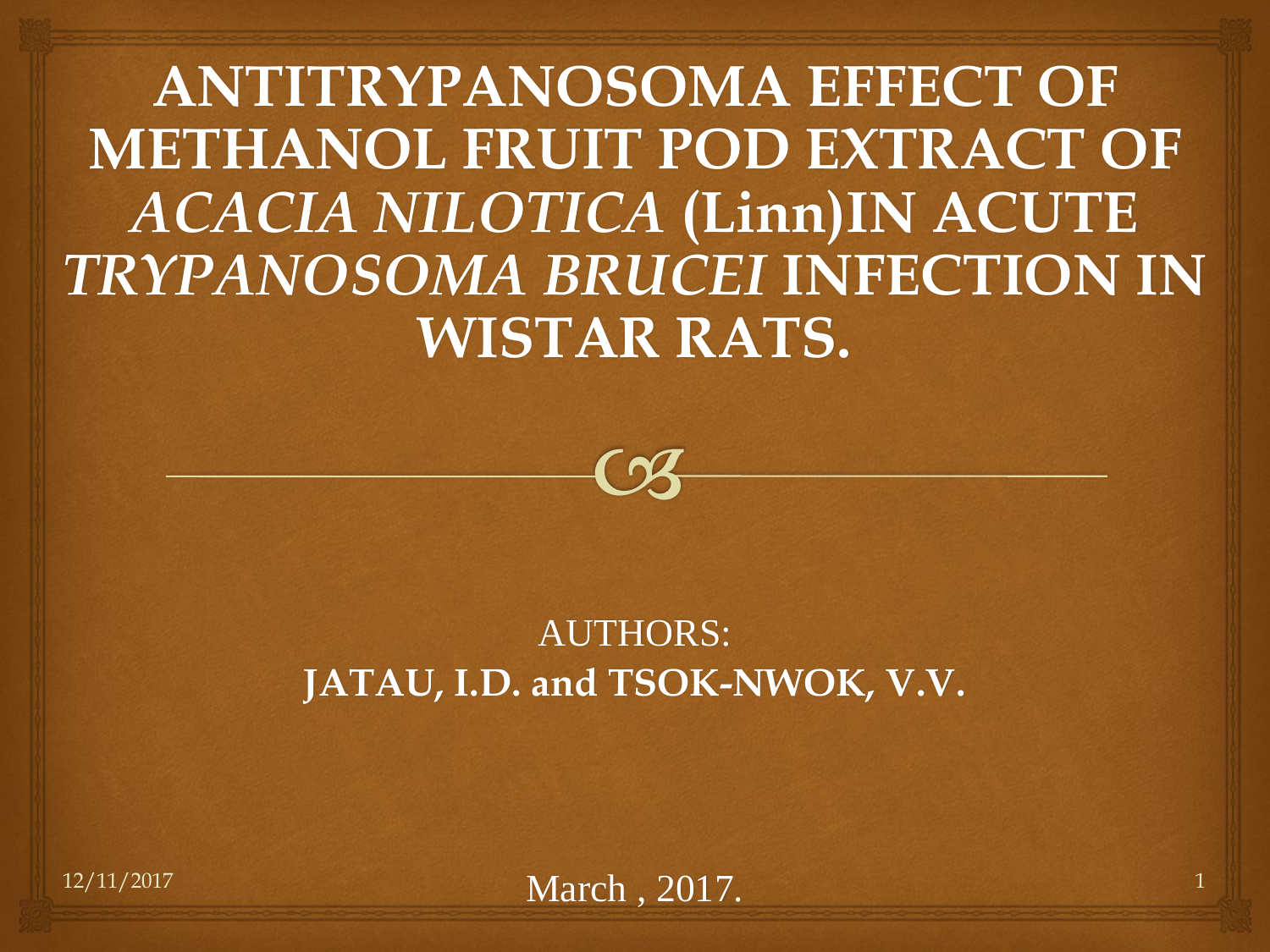

### **PRESENTER:**

## **Tsok-Nwok, Vanessa Vou**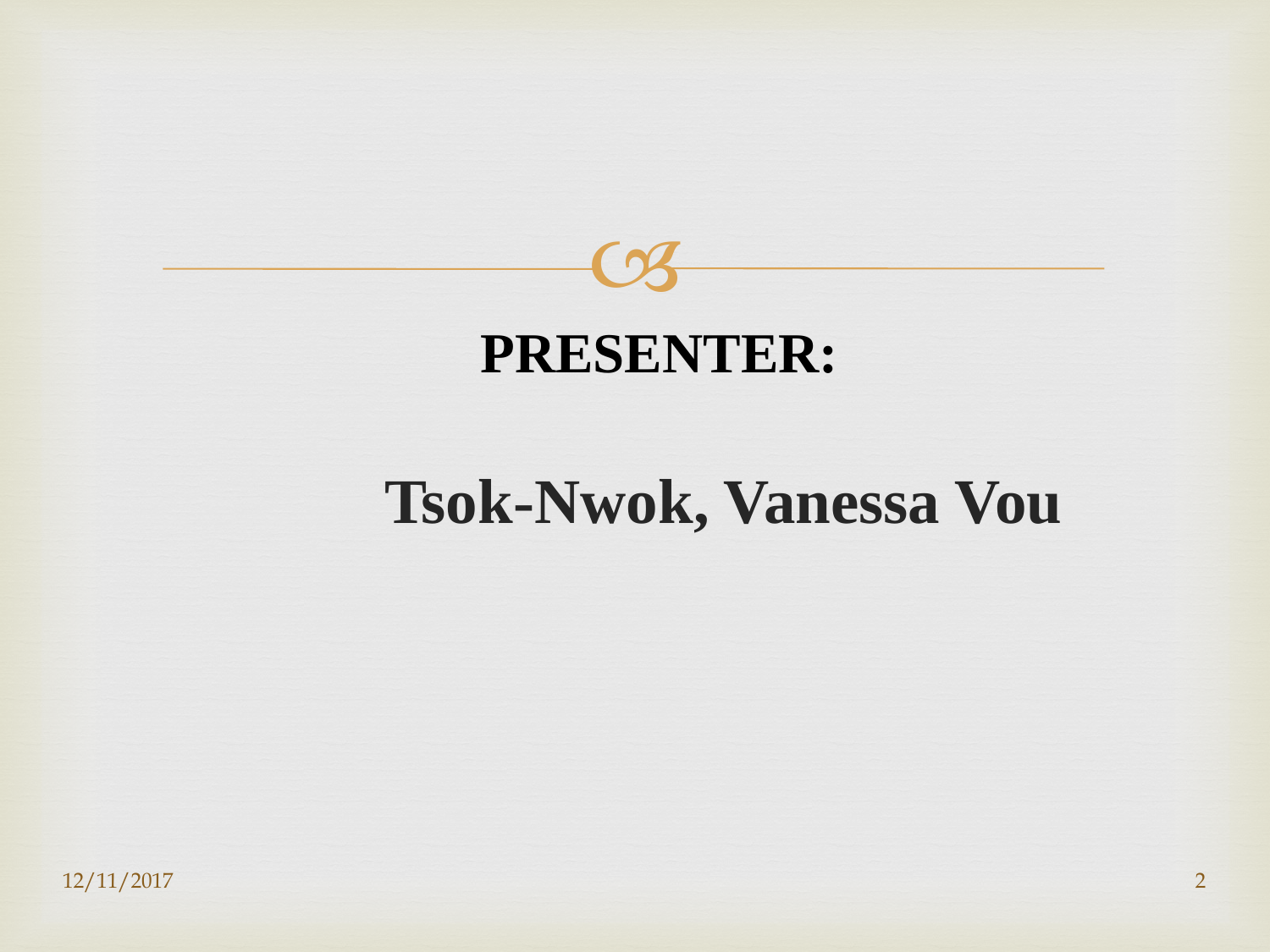## **Department of Veterinary Parasitology and Entomology,**

 $C<sub>3</sub>$ 

## **Ahmadu Bello University, Zaria.**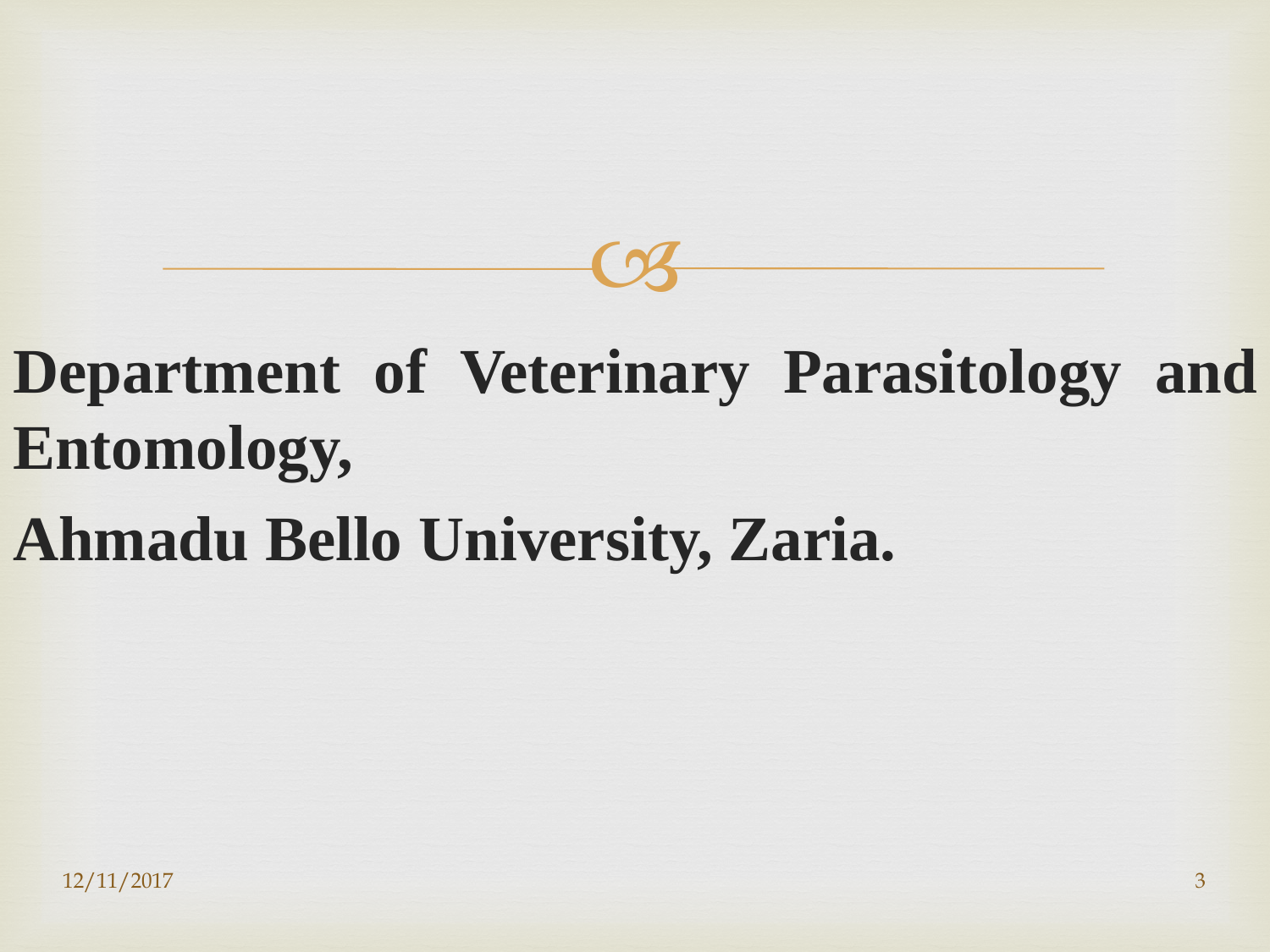## **INTRODUCTION**

Definition of Trypanosomosis

African animal trypanosomosis (AAT)

Virulence of *T. brucei brucei*

Susceptible animals and clinical signs.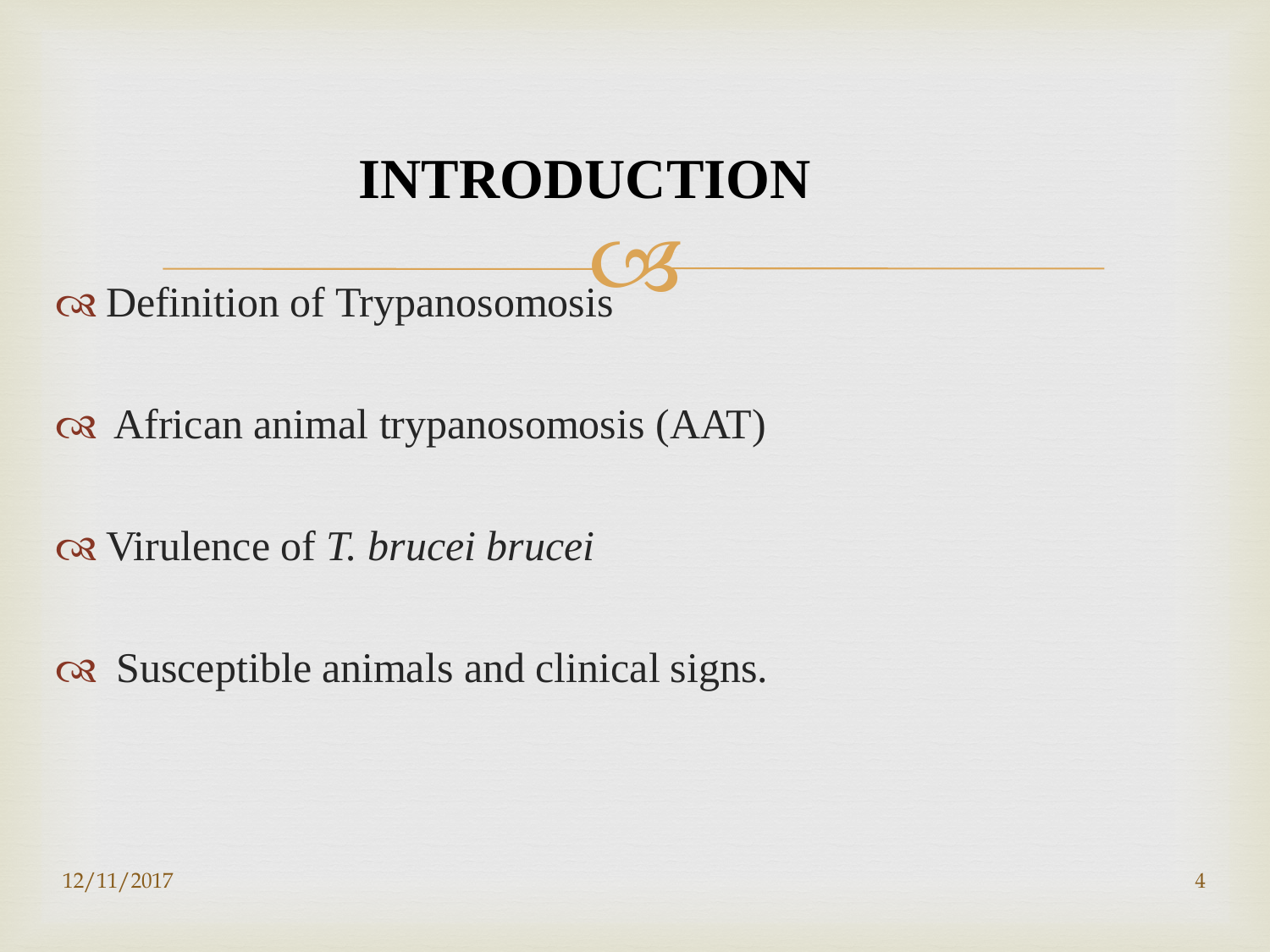### **Statement of Research Problem**

 $C<sub>3</sub>$ 

Drug resistance and toxicity.

 Lack of interest by the pharmaceutical industry to invest into research and development of new antitrypanosomal drugs.

one Effect on the economy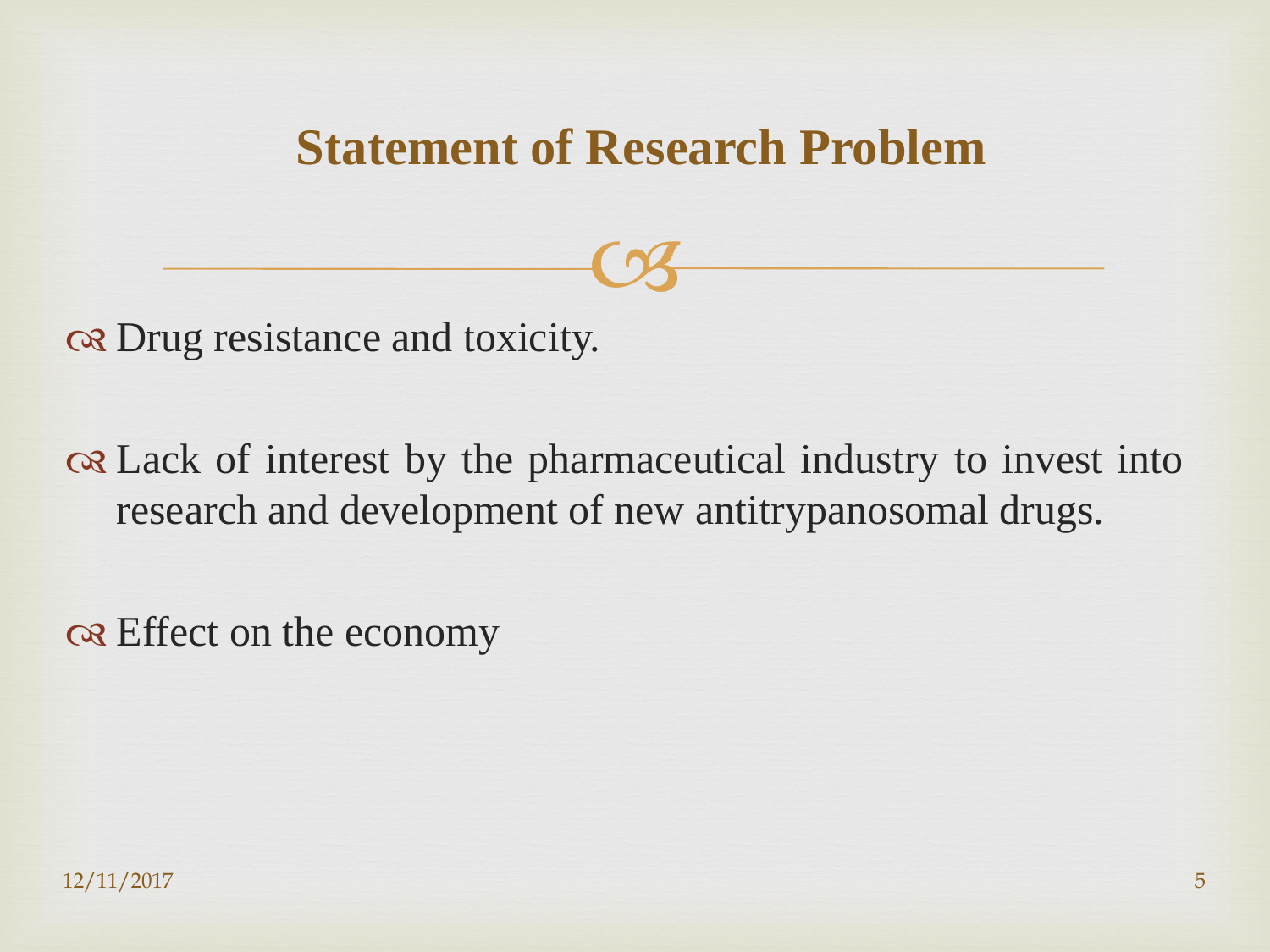### **Justification of the study**

 $C<sub>3</sub>$ 

or Trypanosomosis is a disease for which both humans and animals whether economic, social or wild stand the Risk of epidemics

os Current trend in research

on The present study will explore the antitrypanosomal potential of one of the abundant indigenous plant *Acacia nilotica* with the hope of finding alternative treatment of trypanosomosis.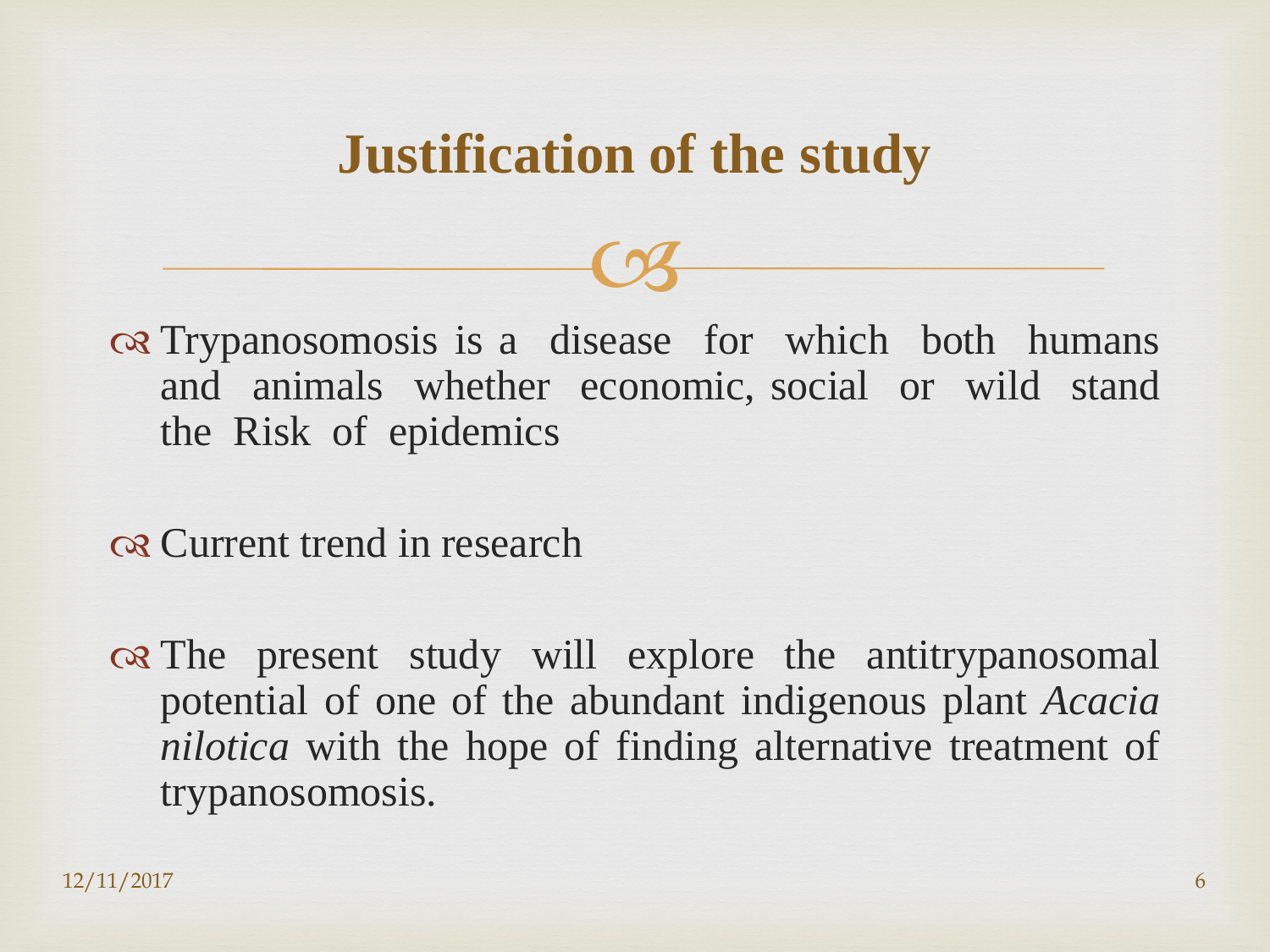# $C<sub>3</sub>$ **General Aim of the Study**

 To determine the effect of the antitrypanosomal effect of methanol fruit pod extract of *Acacia nilotica (Linn)* in acute *Trypanosoma brucei* infection in Wistar rats.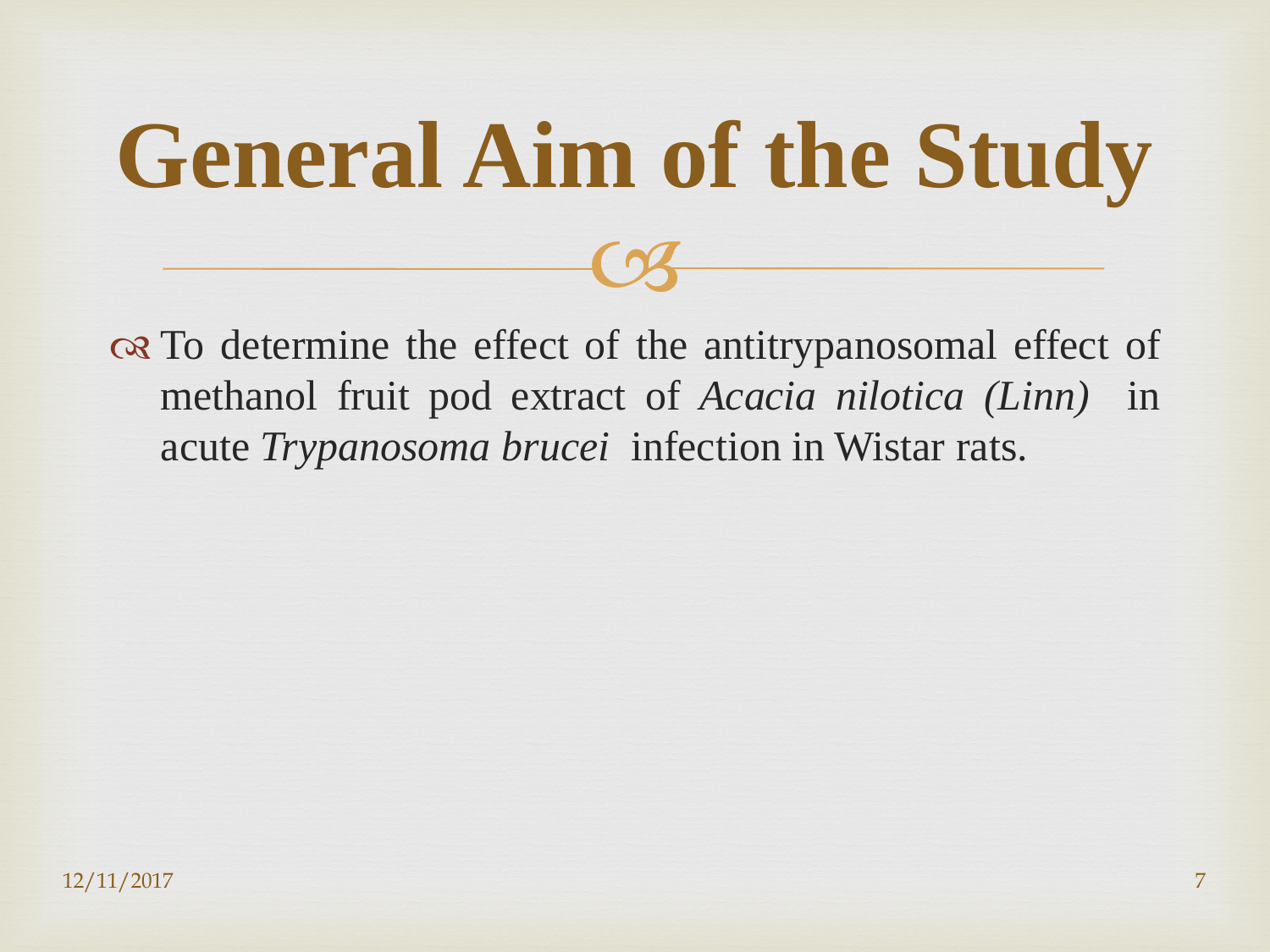# **Objective of the Study**

 determine the effect of the  $\frac{C}{C}$ methanol extract of the fruit pods of *Acacia nilotica* on parasitemia in experimental *Trypanosoma brucei* infection in Wistar rats.

 determine the effect of the methanol extract of the fruit pod of *Acacia nilotica* on the PCV in Wistar rats experimentally infected with *Trypanosoma brucei.*

 determine the effect of the methanol extract of the fruit pods of *Acacia nilotica* on survival rate in experimental *Trypanosoma brucei* infection in Wistar rats.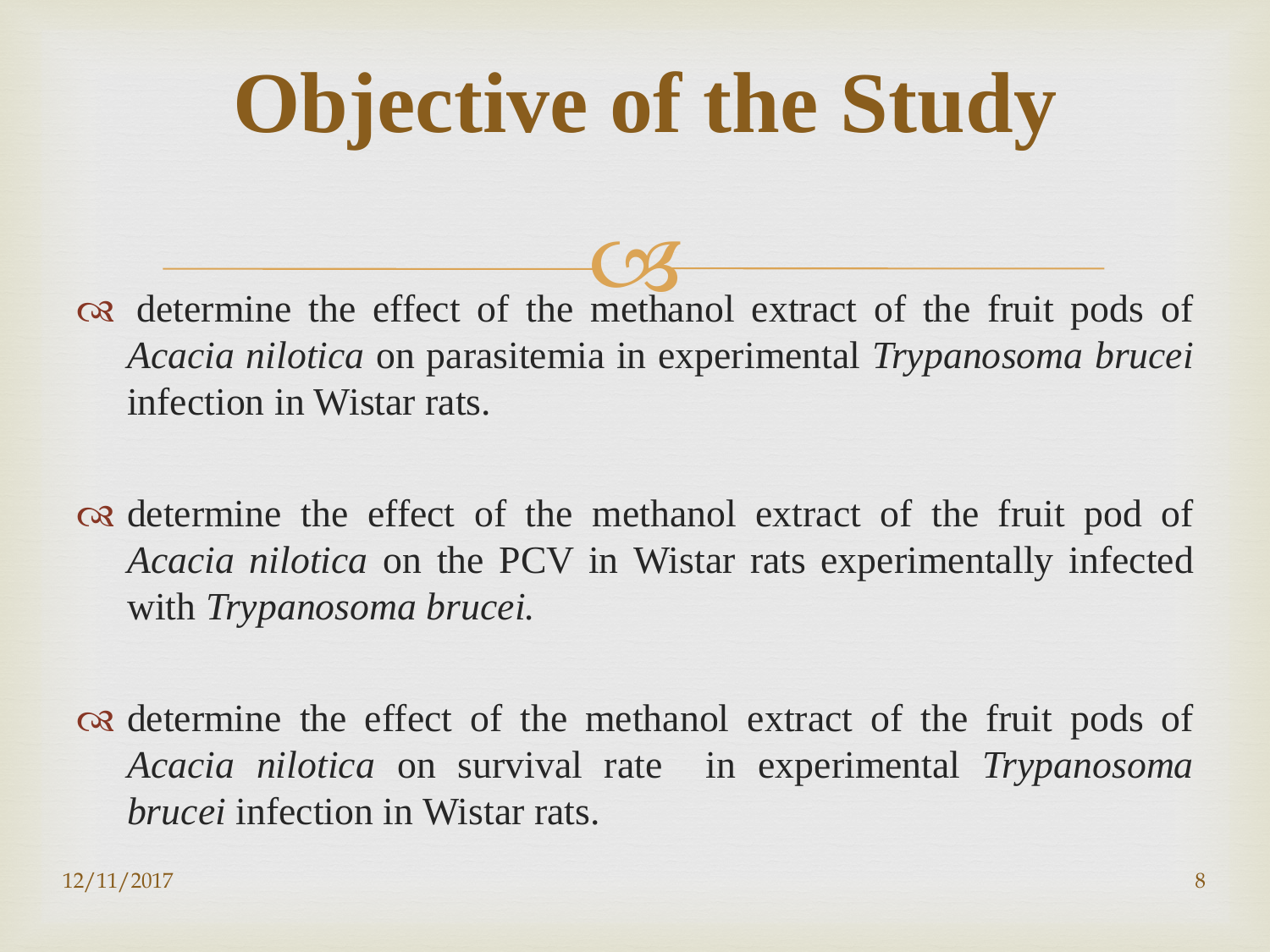# **MATERIALS AND METHODS**

 Collection and identification CS of the plant material and extraction

#### Phytochemical Analysis of the Extract

 $\infty$  Determination of the LD<sub>50</sub> of the extract

os Test organism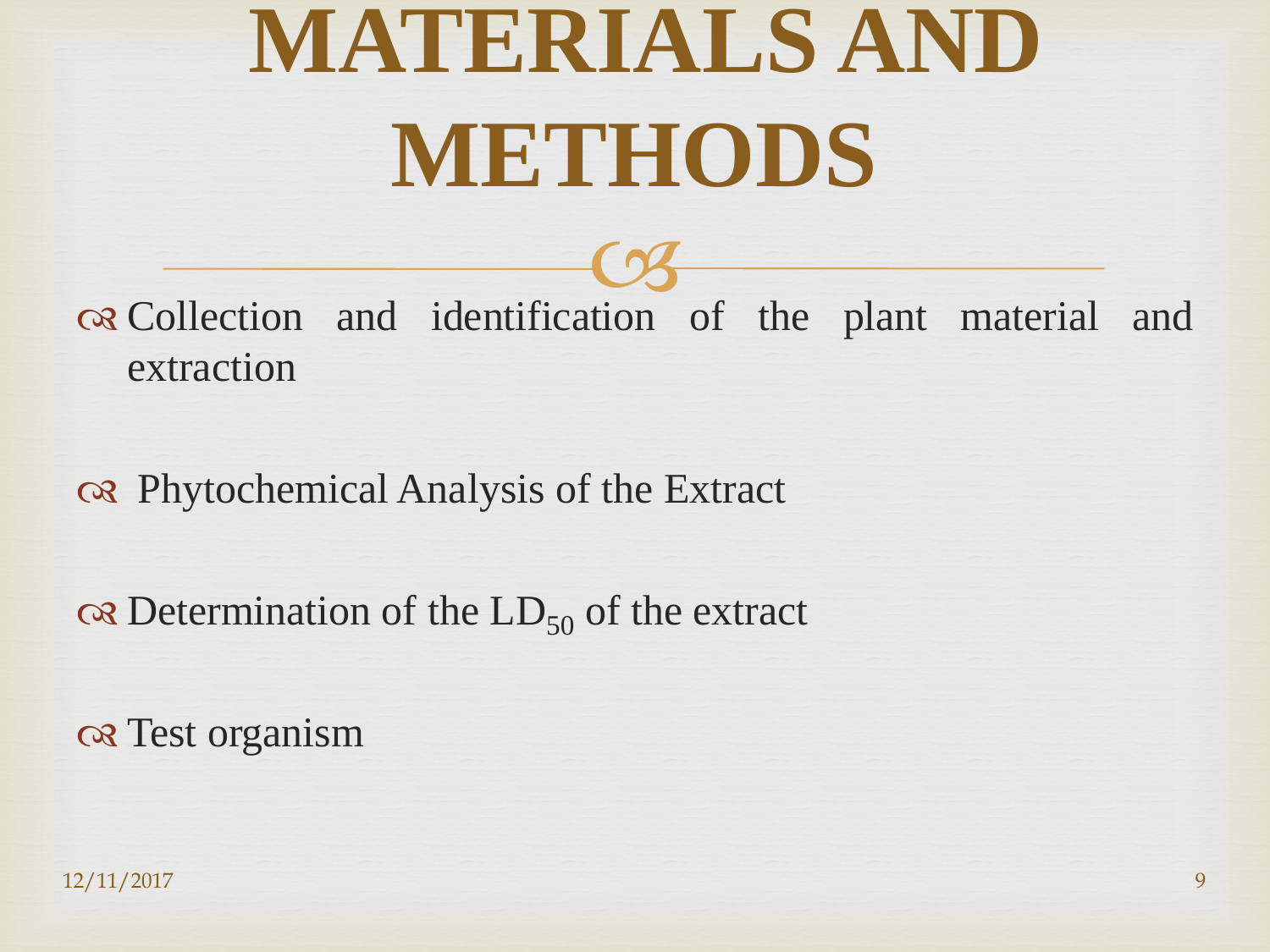

**Plate I**: *Trypanosoma brucei brucei* on thin blood smear with arrows pointing to the parasite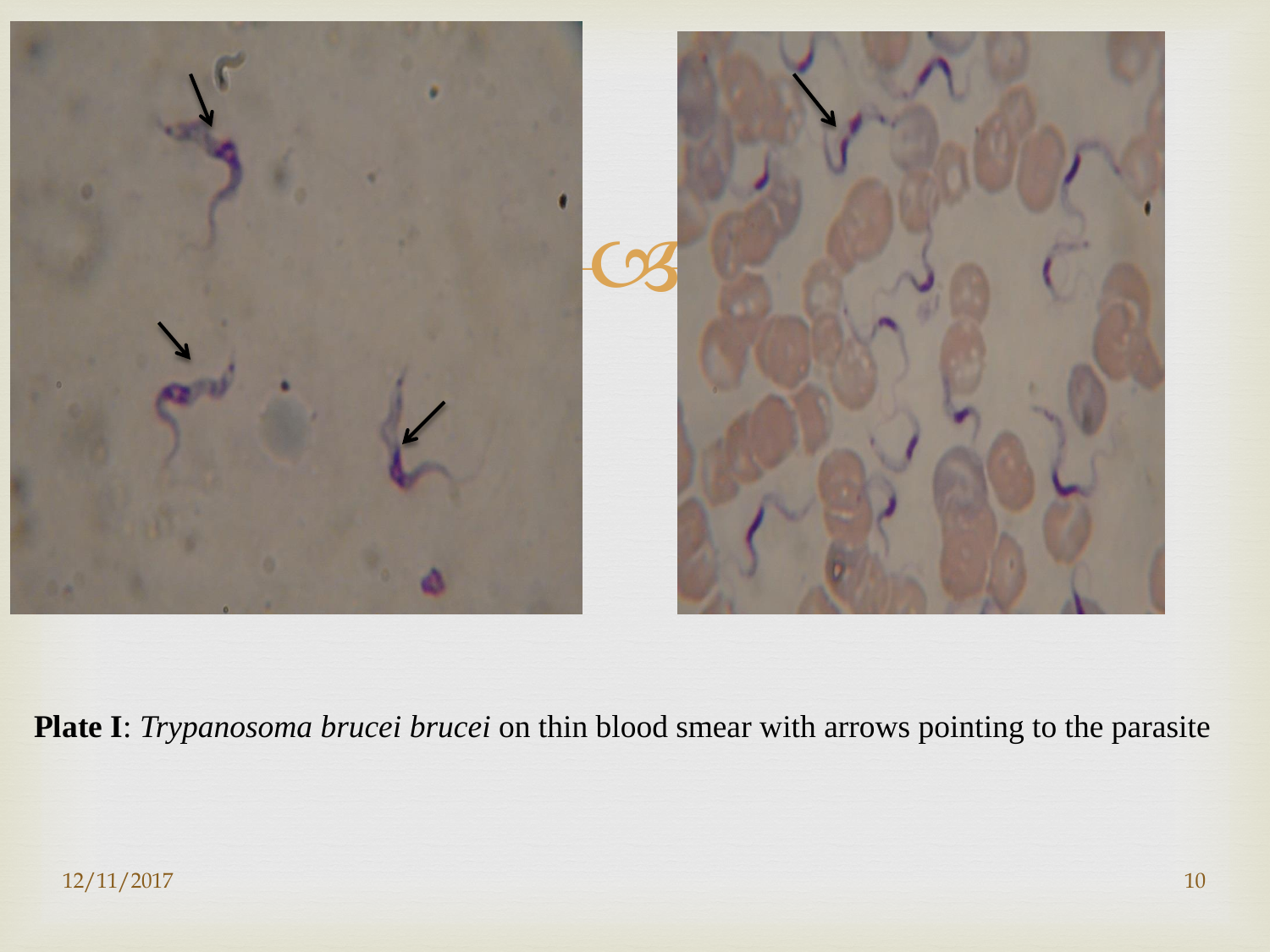

### **Plate II**: Wistar rats in a cage

12/11/2017 11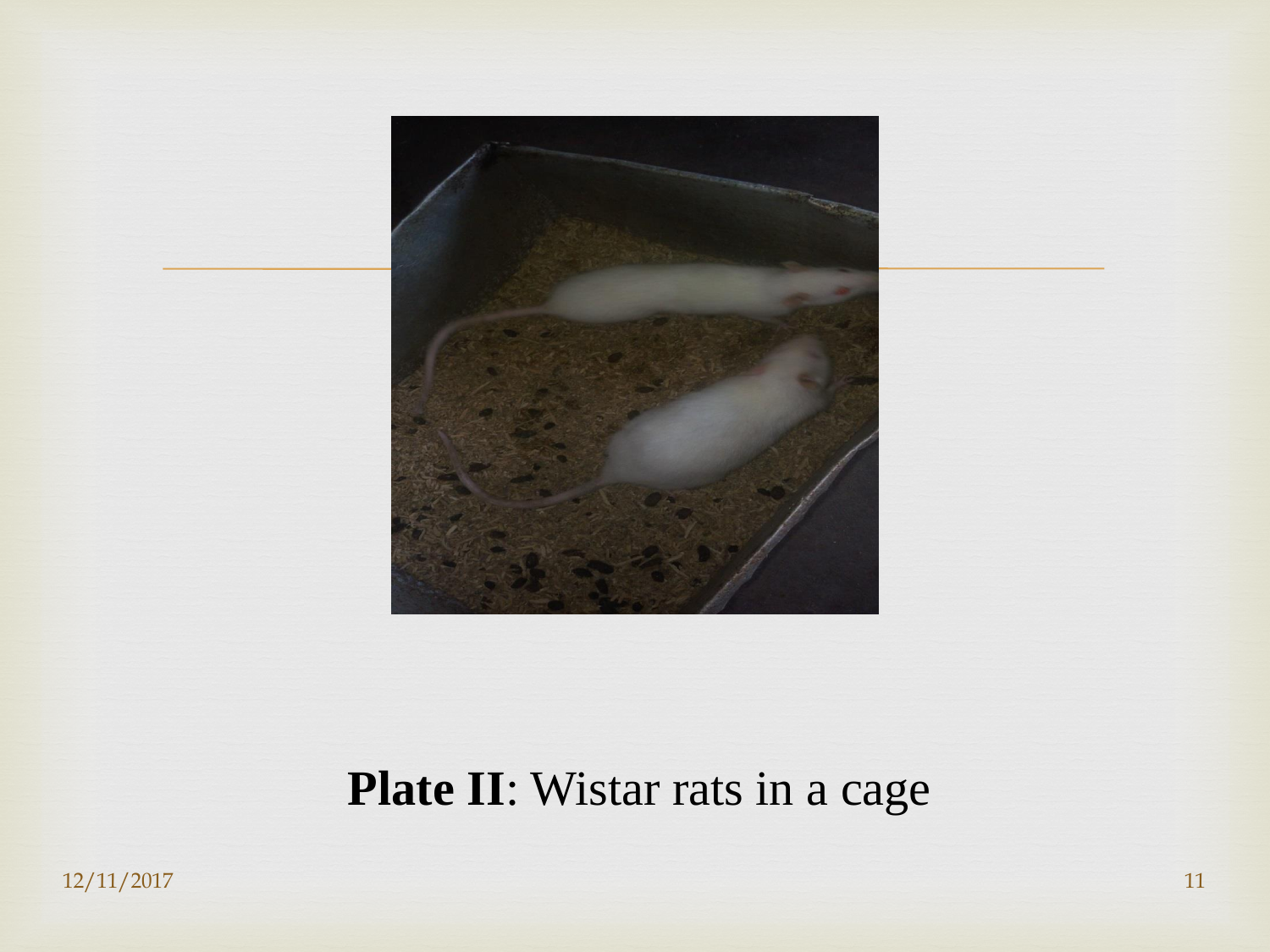

### **Plate III**: *Acacia nilotica* plant with fruit pods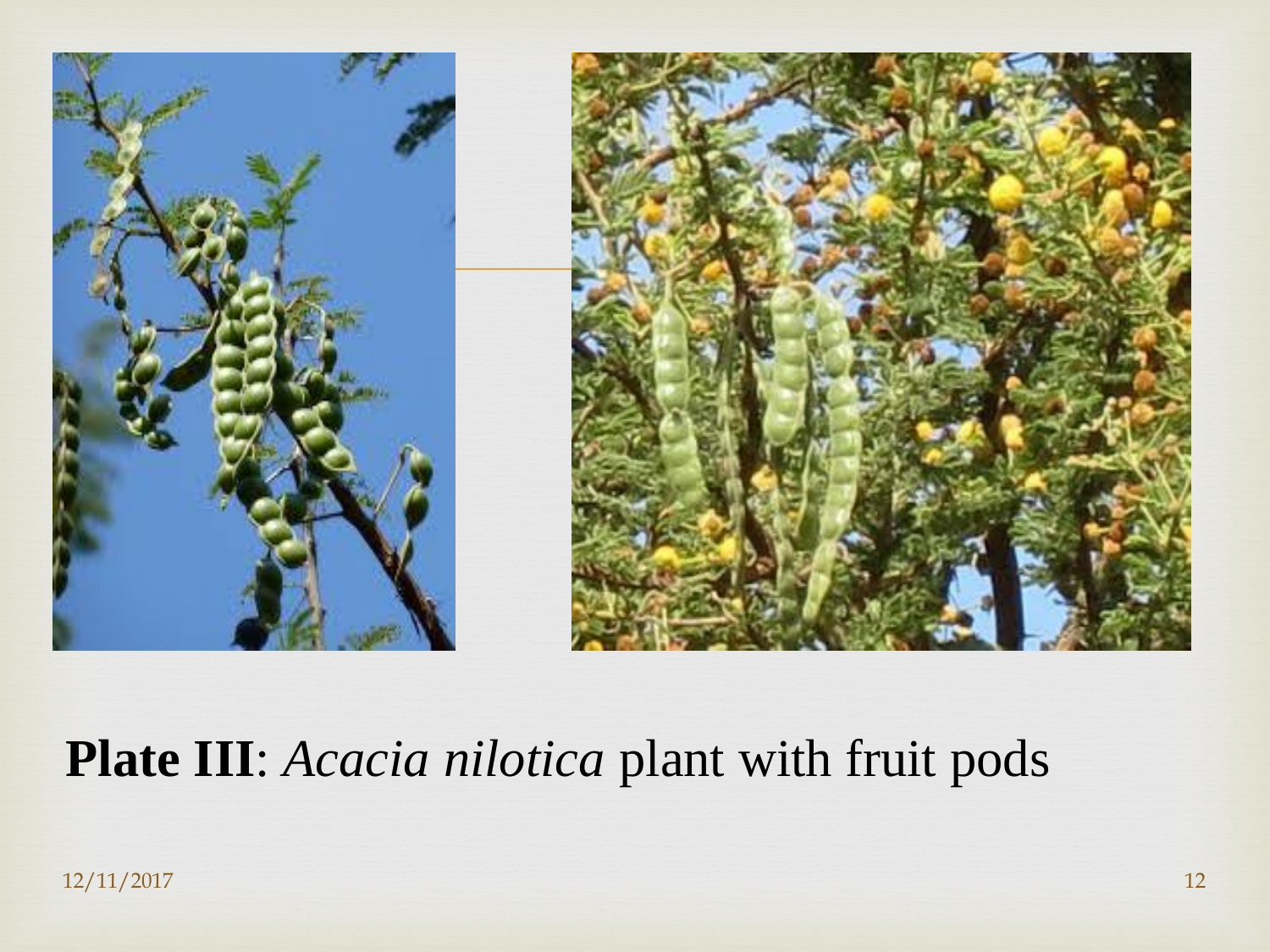

Experimental animals and Inoculation with the Parasite.

on Treatment of the Experimental Infected Rats

or Blood Sample Collection and Analysis

Determination of survival rate

Statistical Analysis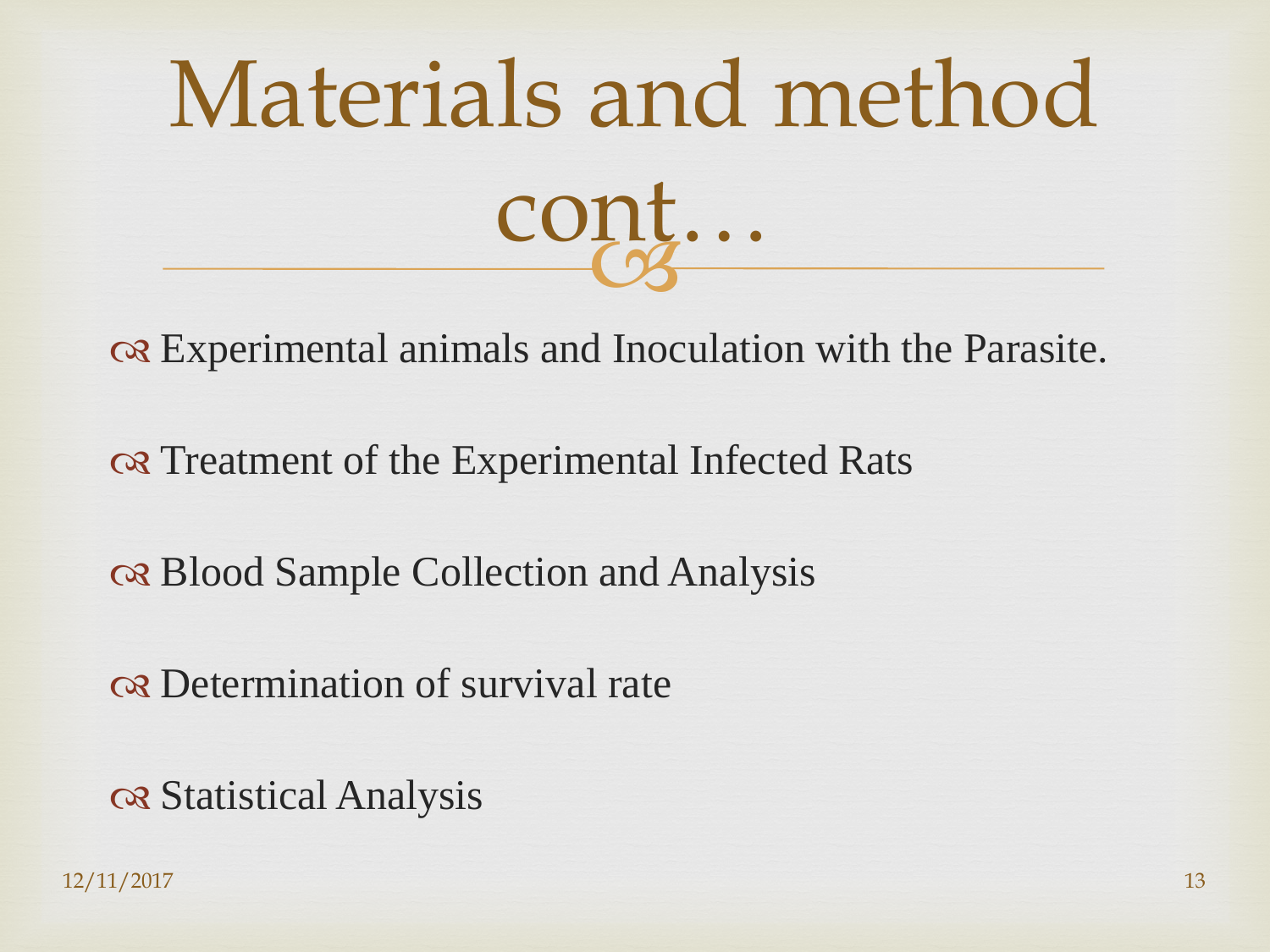### **RESULTS AND DISCUSSION**

| <b>Active Ingredient</b>        | Pod Extract |
|---------------------------------|-------------|
| Carbohydrate                    | $+$         |
| <b>Anthracene derivatives</b>   | $+$         |
| <b>Steroids and Triterpenes</b> | $+$         |
| Cardiac glycosides              | $+$         |
| Saponic glycosides              | $+$         |
| Flavonoids                      | $+$         |
| Tannin                          | $+$         |
| Alkaloid                        | $+$         |

 $Key: + = Present$ 

**Table 1:** Qualitative phytochemical analysis of methanol fruit pod extract of *Acacia nolitica.*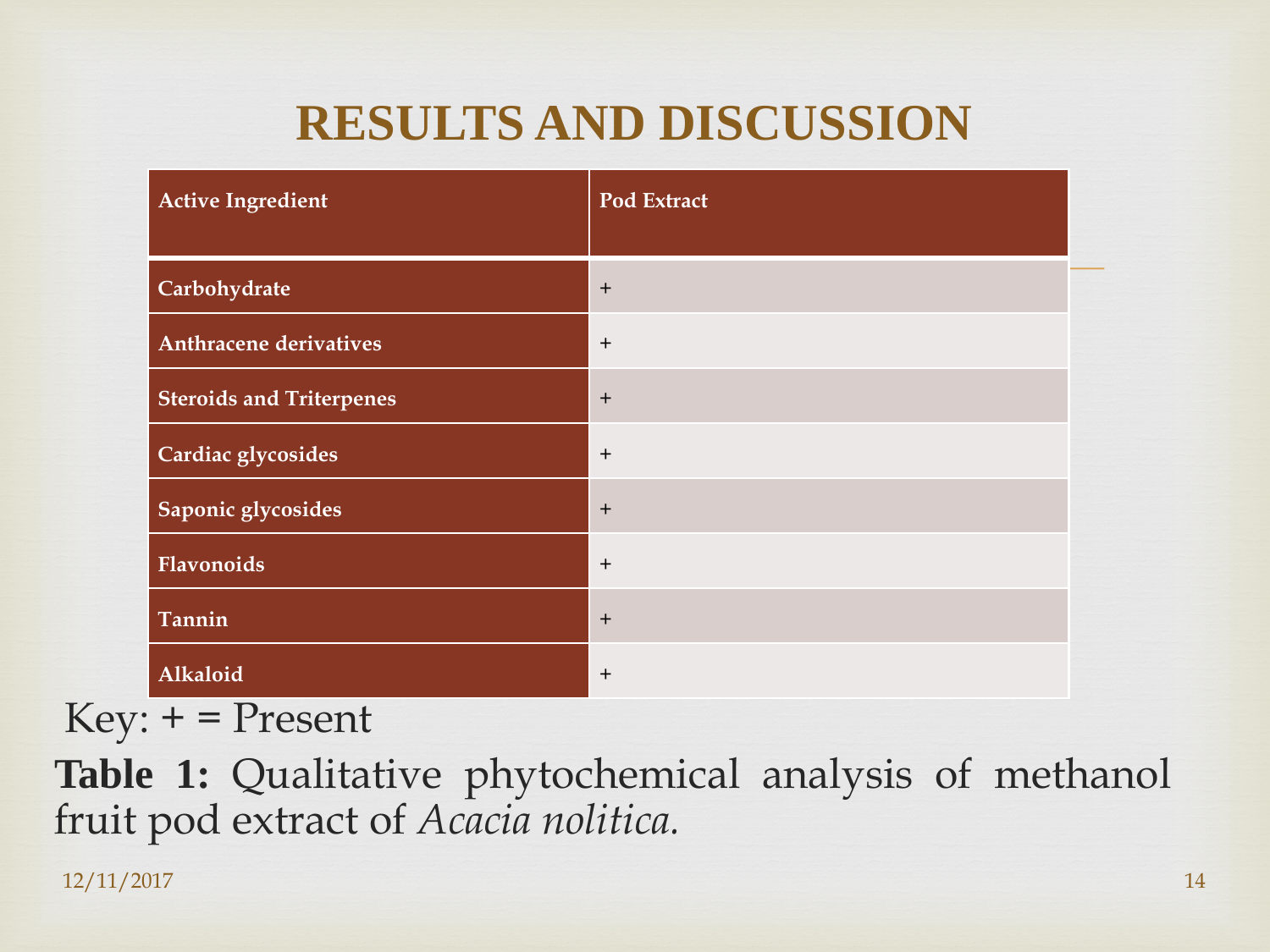### $\infty$  Determination of  $LD_{50}$ :

 $LD_{50}$  was determined to be  $\geq$ 5000 mg/kg since no mortality was recorded on administration of the highest dose

 $C<sub>3</sub>$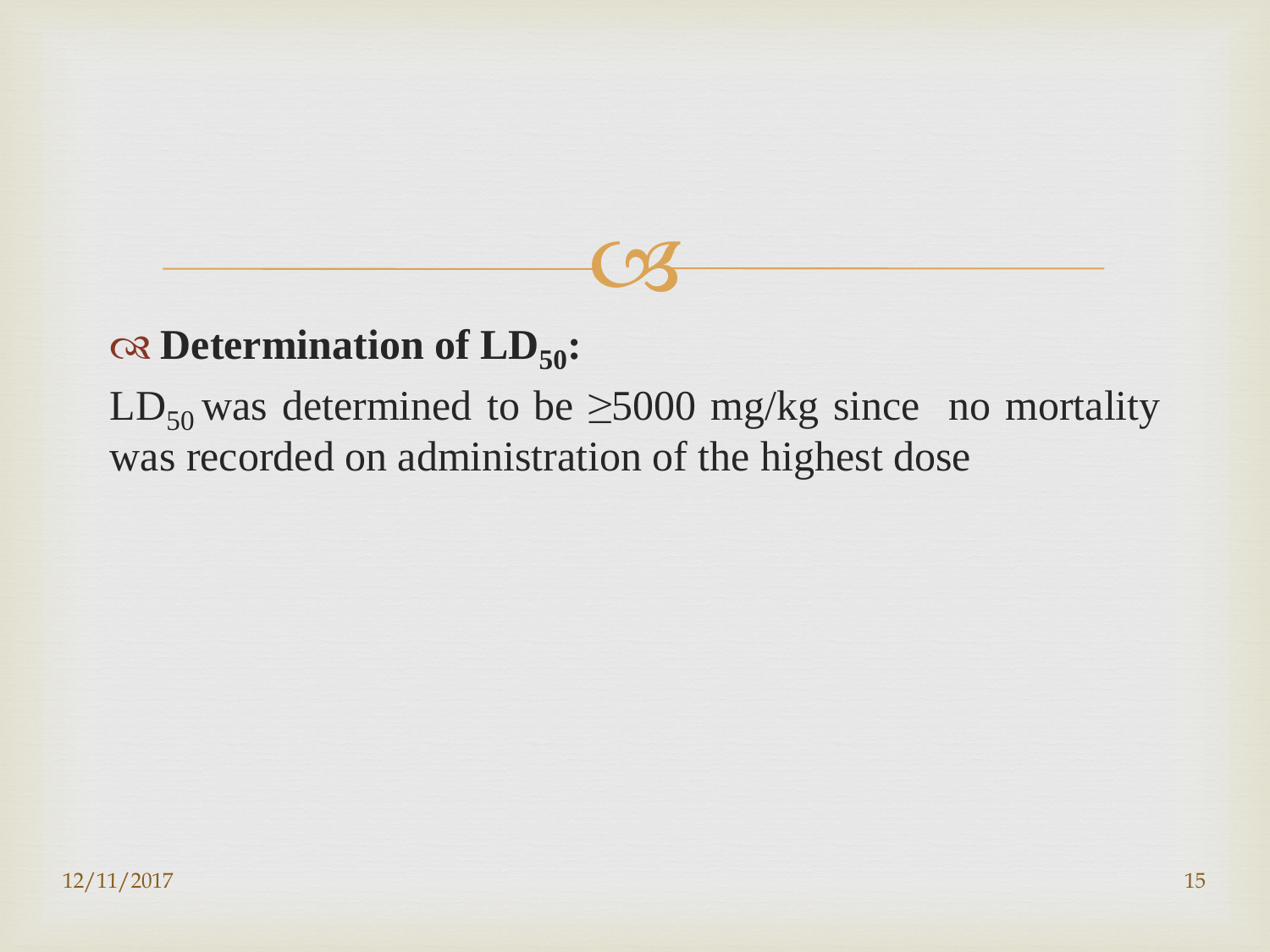

**Figure 1**: Parasitemia values of *T. brucei* infected rats treated with methanol fruit pod extract of *Acacia nilotica* and the untreated  $\frac{12}{11/201}$ group.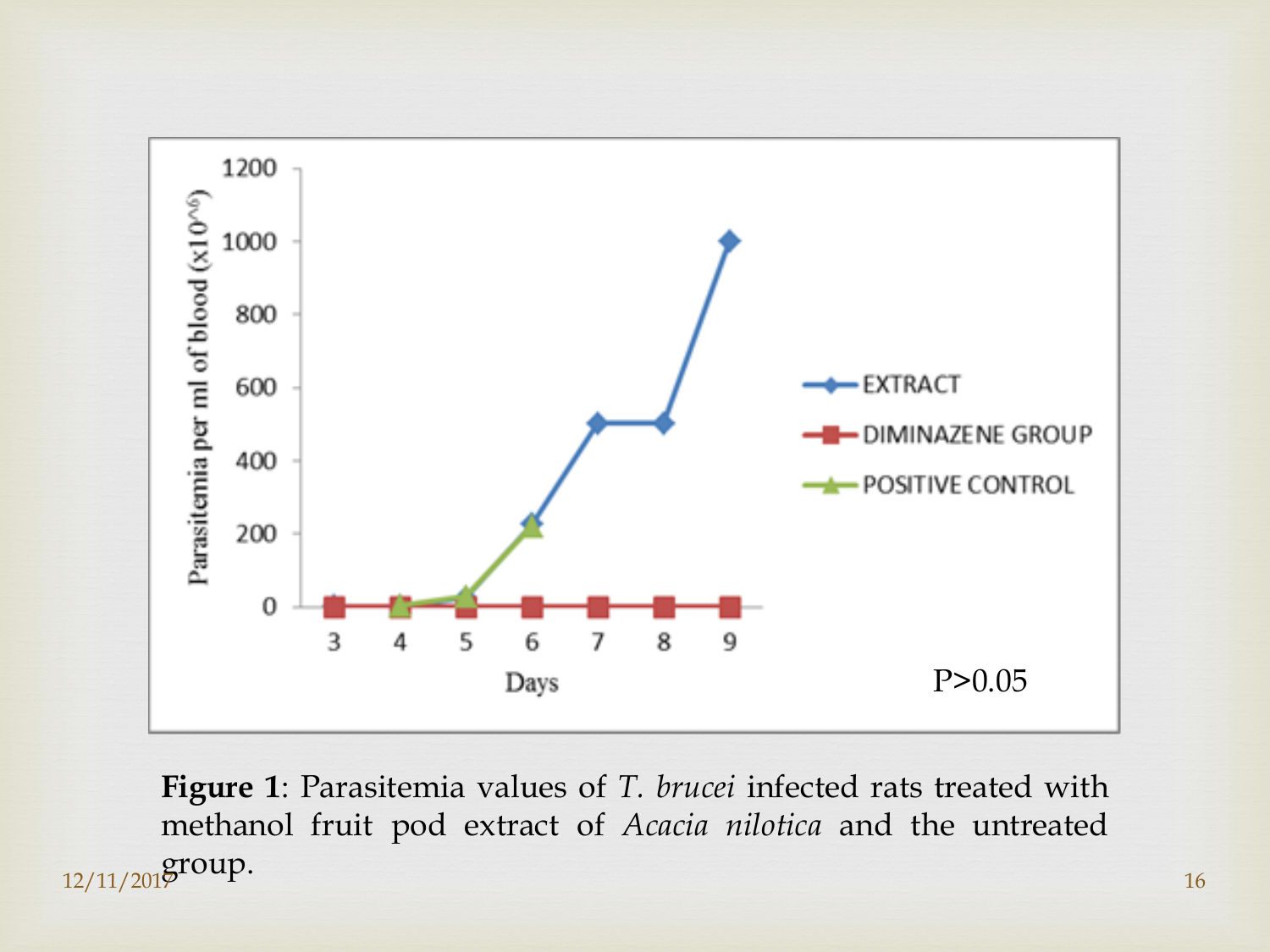

**Figure 2:** Changes in packed cell volume values of rats infected with isolates of *Trypanosoma brucei brucei*and treated with fruit pod extract of *Acacia nilotica.*

12/11/2017 17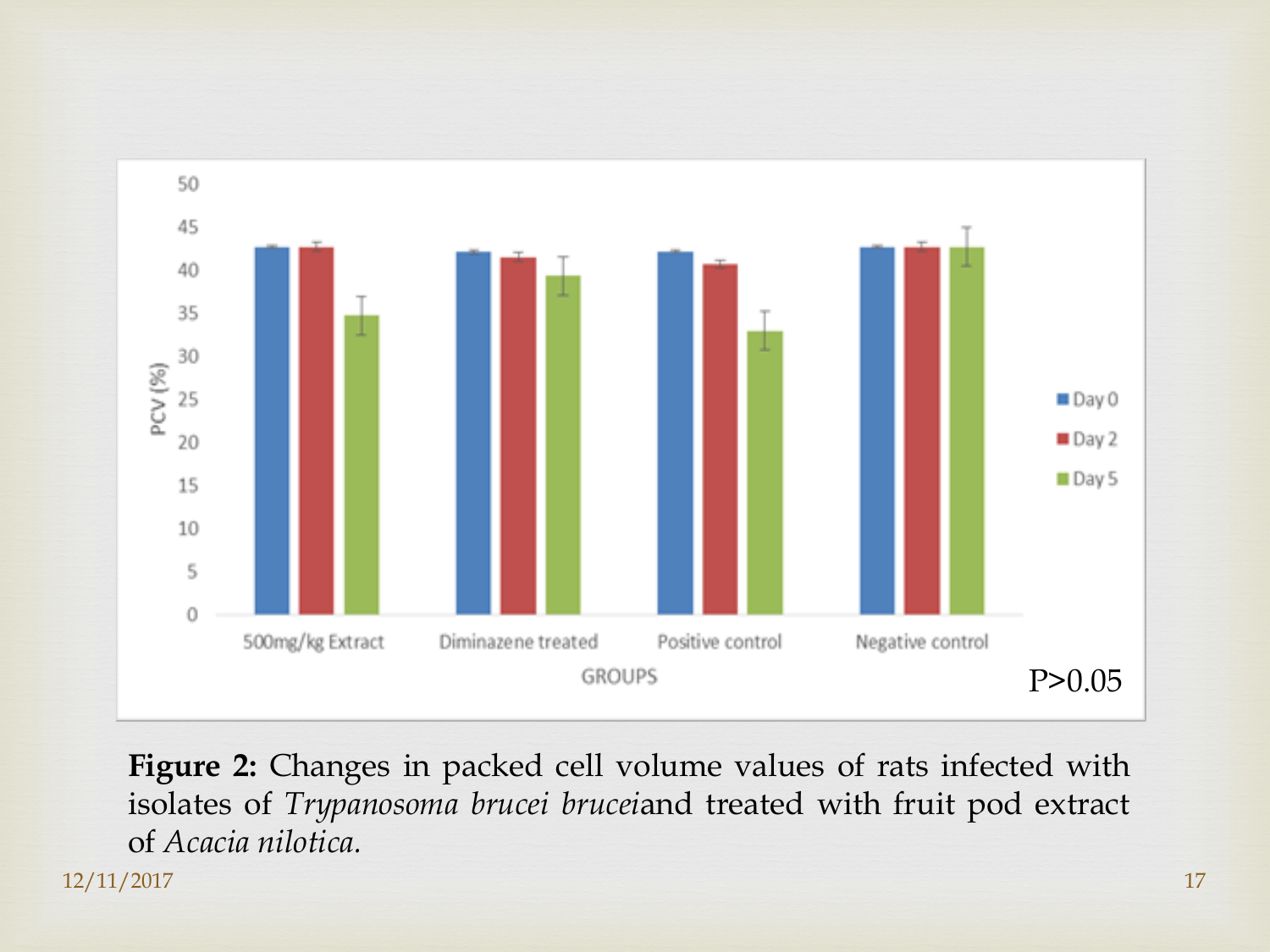

**Figure 4**: Effect of *Acacia nilotica* fruit pod extract on survival period in the extract treated group.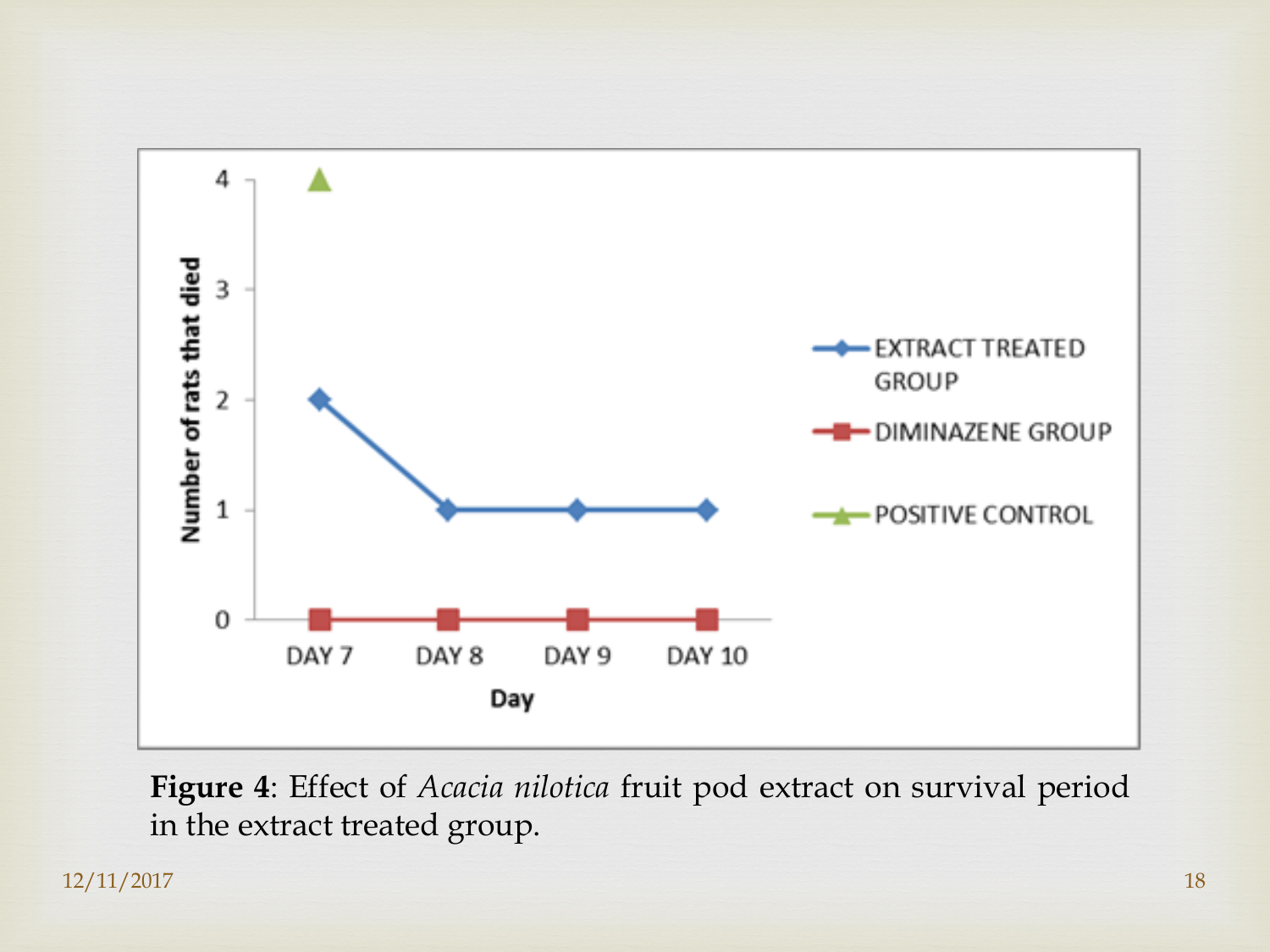# CONCLUSION

 $C<sub>3</sub>$ 

 The methanol extract of the fruit pod of *Acacia nilotica* at the dose rate (500mg/kg) used had no effect on the parasitemia nor the packed cell volume of the infected rats.

on But might have contributed in prolonging the survival period of the infected treated rats.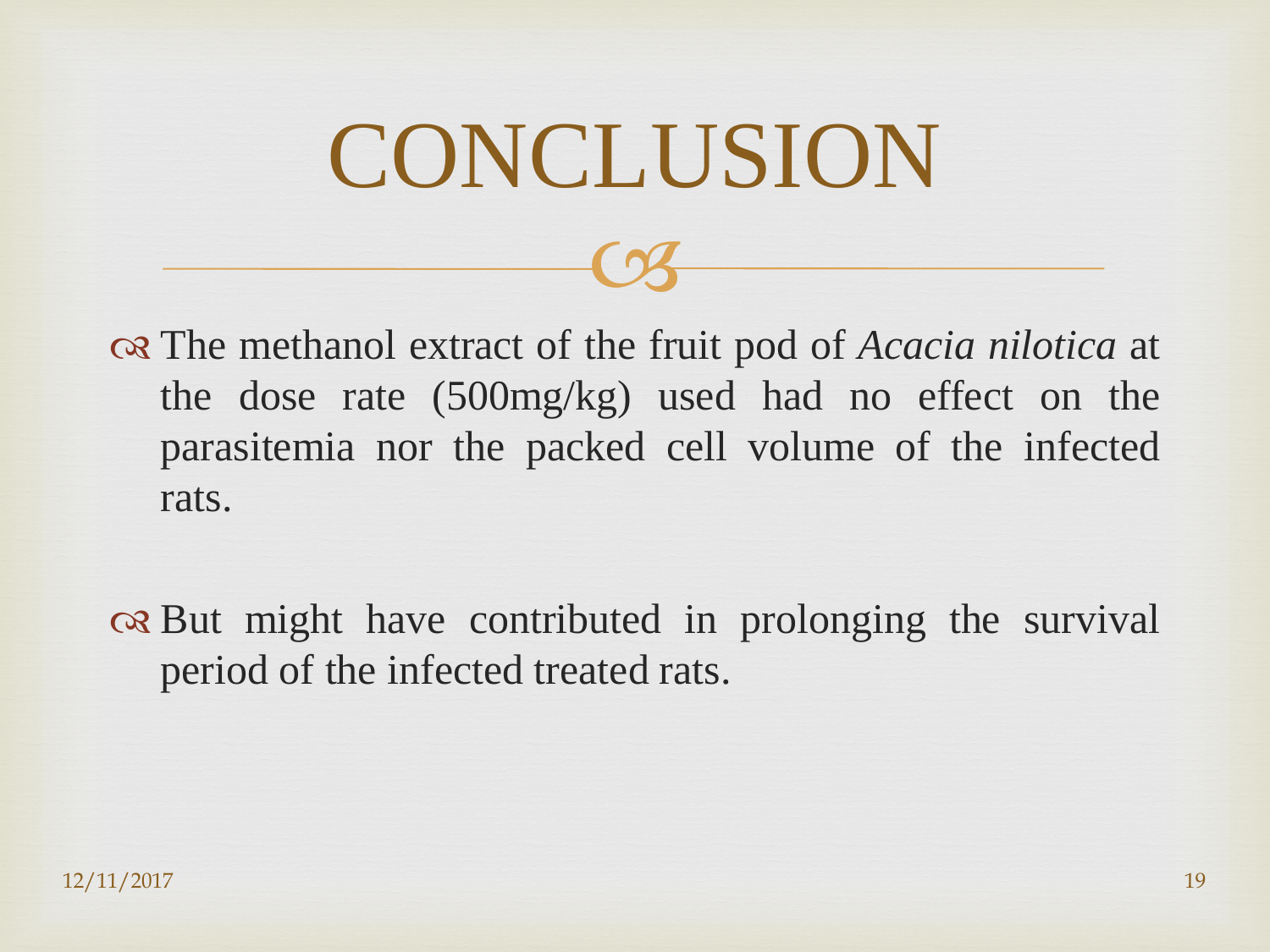# RECOMMENDATION

 $\heartsuit$ 

ora We recommend that more studies be carried out using the extract at higher doses to ascertain the dose that may elicit antitrypanosomal effect on experimental *Trypanosoma brucei brucei* infection in Wistar rats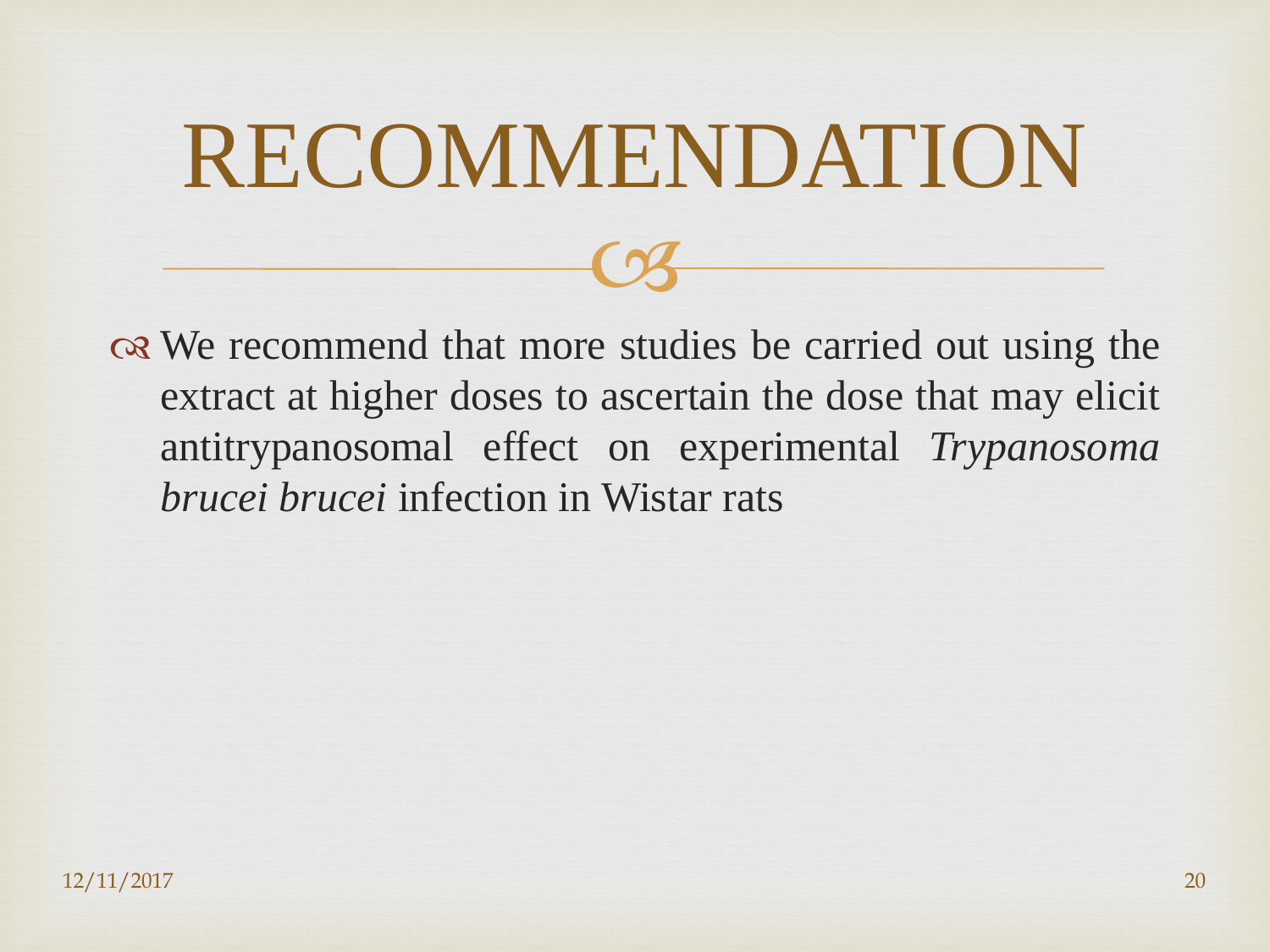## ACKNOWLEDGEMENTS

 $\heartsuit$ 

 The authors of this paper appreciate the technical assistance received from the laboratory staff of the Department of Veterinary Parasitology and Entomology, Ahmadu Bello University, Zaria.